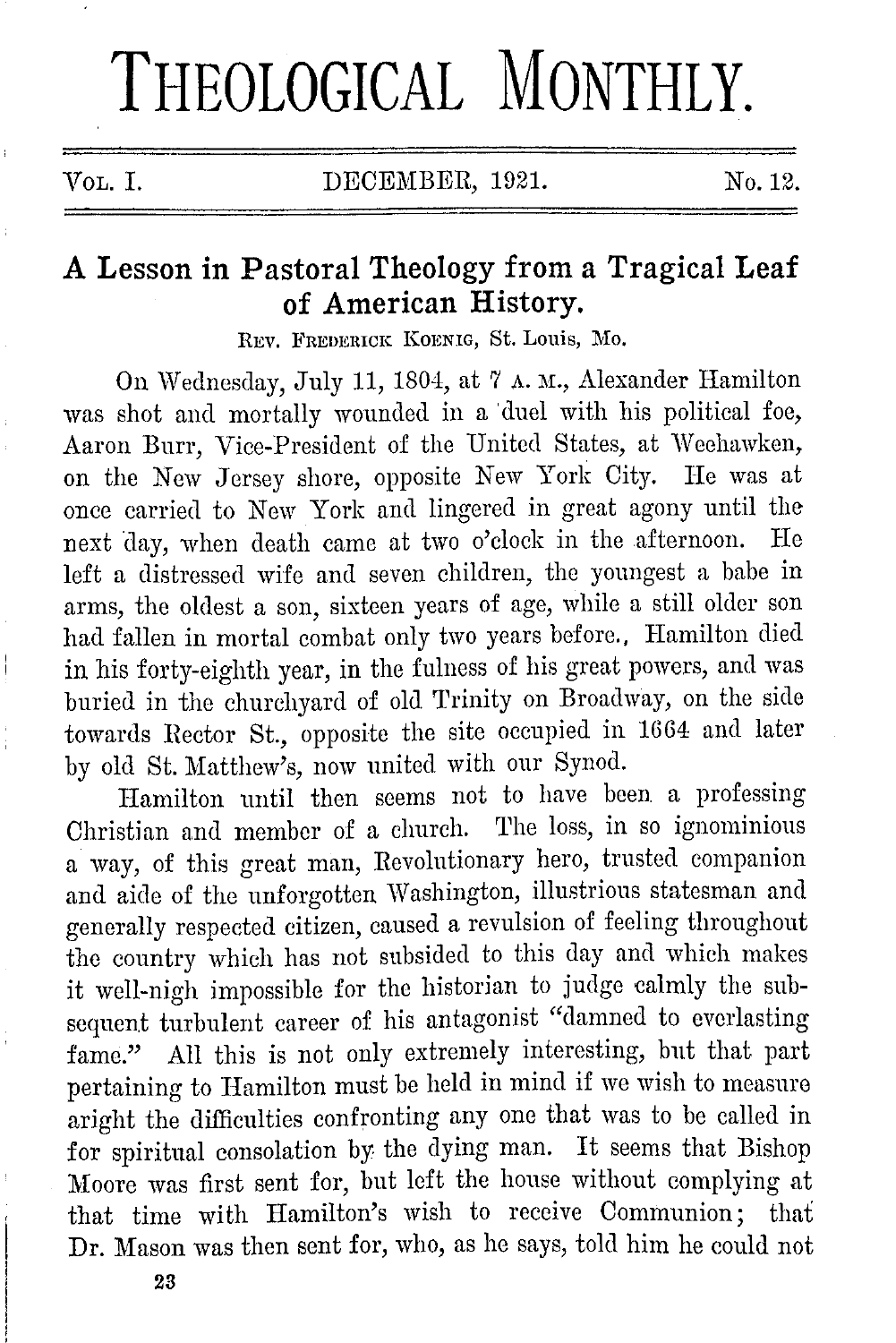#### **BOOK REVIEW.**

*Charles Scribner's Sons, New York:* -

- **A** Critical and Exegetical Commentary on the Epistle to the Galatians. *Ernest De Witt Burton*, Professor of New Testament Interpretation in the University of Chicago. Cloth. 541 pages, including index. \$4.50.
- A Critical and Exegetical Commentary on the Revelation of St. John with Introduction, Notes, and Indices, also the Greek Text and English Translation. *R. II. Charles, D. Litt., D. D., Archdeacon of West*minster, Fellow of the British Academy. Two volumes. 273 and 497 pages. \$9.00.

The professional growth of the practical pastor depends upon his study of Scripture. The Word of God, in which his whole work centers, must be his one unceasing fountainhead of spiritual knowledge, strength, and inspiration. The pastor who ceases to study the Bible, thoroughly and systematically, soon faces spiritual famine, and with him his congregation. Nor should the pastor satisfy himself merely with a superficial study of the Book of hooks; it is his sacred duty to search the Scriptures, to ransack the gold mine of revelation in search of hidden treasures of divine thought, with which he may enrich himself and his hearers. This presupposes commentaries that are of real help to him in interpreting the text. In recommending the above-named commentaries by Burton and Charles, the reviewer desires to stress obvious dangers connected with their use. The exegetes are, of course, not of the Lutheran faith, nor in sympathy with Lutheran conservative interpretation. Hence in many instances they yield to the decisions of Higher Criticism. Very frequently the interpretatfon of the text is manifestly false. Nevertheless, both commentaries possess intrinsic value and deserve favorable notice as storehouses of linguistic, historical, and archeological material. Thus Burton's *Commentary on Galatians* has 80 pages of isagogical matter, in which every question relating to the authorship, genuineness, etc., of the epistle is thoroughly discussed. This is followed by 362 pages of exegesis proper, on an epistle which contains but six short chapters. Also, there is an appendix of detached notes on important terms of Paul's vocabulary, based upon conscientious research and substantial scholarship. This appendix covers 158 pages. Lastly there is a double index, one on English words, subjects, and authors, and one on Greek words and phrases. All this comprehensive information is arranged with that lucidity of detail which marks the American and British scholar. The chief value of Dr. Charles's *Comrnentary on Revelation* consists in the textual studies and the *apparatus criticus,* the latter of which covers 149 pages. A new translation of Revelation has been attempted by the commentator, in which he seeks to recover the poetical form in which John wrote so large a part of the Apocalypse. Throughout the book the interpreter sets forth his premillenarian views. His position is clearly defined in the Introduction, where he says: "John the Seer insists not only that the individual follower of Christ should fashion his principles and conduct by the teaching of Christ, but that all governments should model their politics by the same Christian norm. None can he exempt from these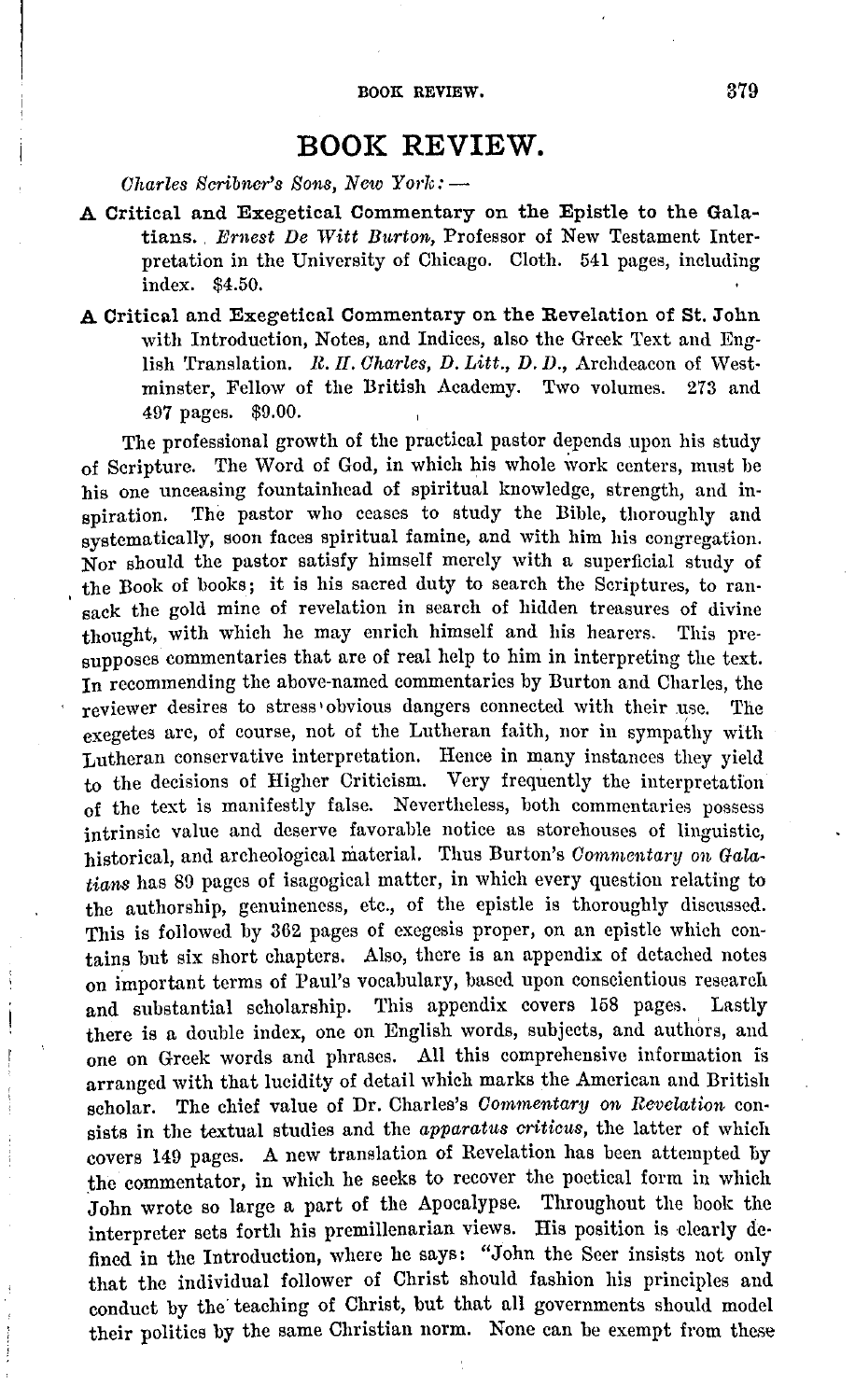obligations, and such as exempt themselves, however well-seeming their professions, cannot fail to go over. with all their gifts, whether great or mean, to the kingdom of outer darkness. In any case, no matter how many individuals, societies, kingdoms, or races may rebel against such ohligations, the warfare against sin and darkness must go on, and go on inexorably, till the kingdom of this world has become the kingdom of God and of His Christ." This drift of thought finds expression in the entire interpretation, and suggests careful reflection on the part of the student in using the commentary. However, as a mine of archeological, linguistic, and historical information both books are invaluable for the Bible scholar. MUELLER.

#### *The Westminster Press, Philadelphia:*  $-$

The Gospel of Matthew.· *Charles* R. *Erdman.* 224 pages. Cloth with gilt lettering. \$1.00.

This exposition of St. Matthew's Gospel is dedicated to "all who love His appearing." The millennialistic tendency indicated by this dedication is further explained in the "Foreword," where the author says: "The seething unrest of nations, the savageries of war, the threatenings of anarchy, increase the yearning for the rule of One whose wisdom is faultless, whose love is perfect, whose power is supreme. Such a ruler is Christ, and under His scepter the earth is to attain its age of glory and gold." In preparation of this reign of glory, the author urges all who love "His appearing" to study the Gospel-story of Jesus, the King, as set forth hy Matthew. He writes: "It is inspiring, therefore, to read again that version of the Gospelstory which emphasizes the royal features in the portrayal of our Lord. Such a review is certain to make His followers more loyal to His person, more devoted to His cause, and more eager to hasten the hour of His undisputed sway as the King of Righteousness and the King of Peace." In accord with this purpose the writer, throughout the treatment of the gospel, keeps the kingship of Jesus in view, setting forth the gospel contents under the following captions: The Antecedents of the King, The Proclamation of the King, The Credentials of the King, The Messengers of the King, The Claims of the King, The Parables of the King, The Withdrawal of the King, The Person and Work of the King, The Servants of the King, The Rejection of the King, The Prophecies of the King's Return, The Trial, Death, and Resurrection of the King. The method of interpretation is everywhere lucid, the diction simple and forceful, the style clear, and the exegesis practical. Except for the author's millennialistic views, his lack of appreciating the true character and efficacy of the Sacraments, and several Calvinistic shadings, to which Lutheran scholars cannot agree, the reader will find Erdman's *Matthew* very helpful in studying and interpreting the Gospel of the King. Music and the King.

*Concordia Publishing House, St. Louis, Mo.:* -

Paul Gerhardt, His Life and His Hymns. *Rev. William Dallmann.*  80 pages, 4X6%, 50 cts.

It is with pleasure that we recommend this booklet to our pastors .and to our people, for, as the author says in his foreword, "surely our people ought to have a booklet to tell them something of the staunch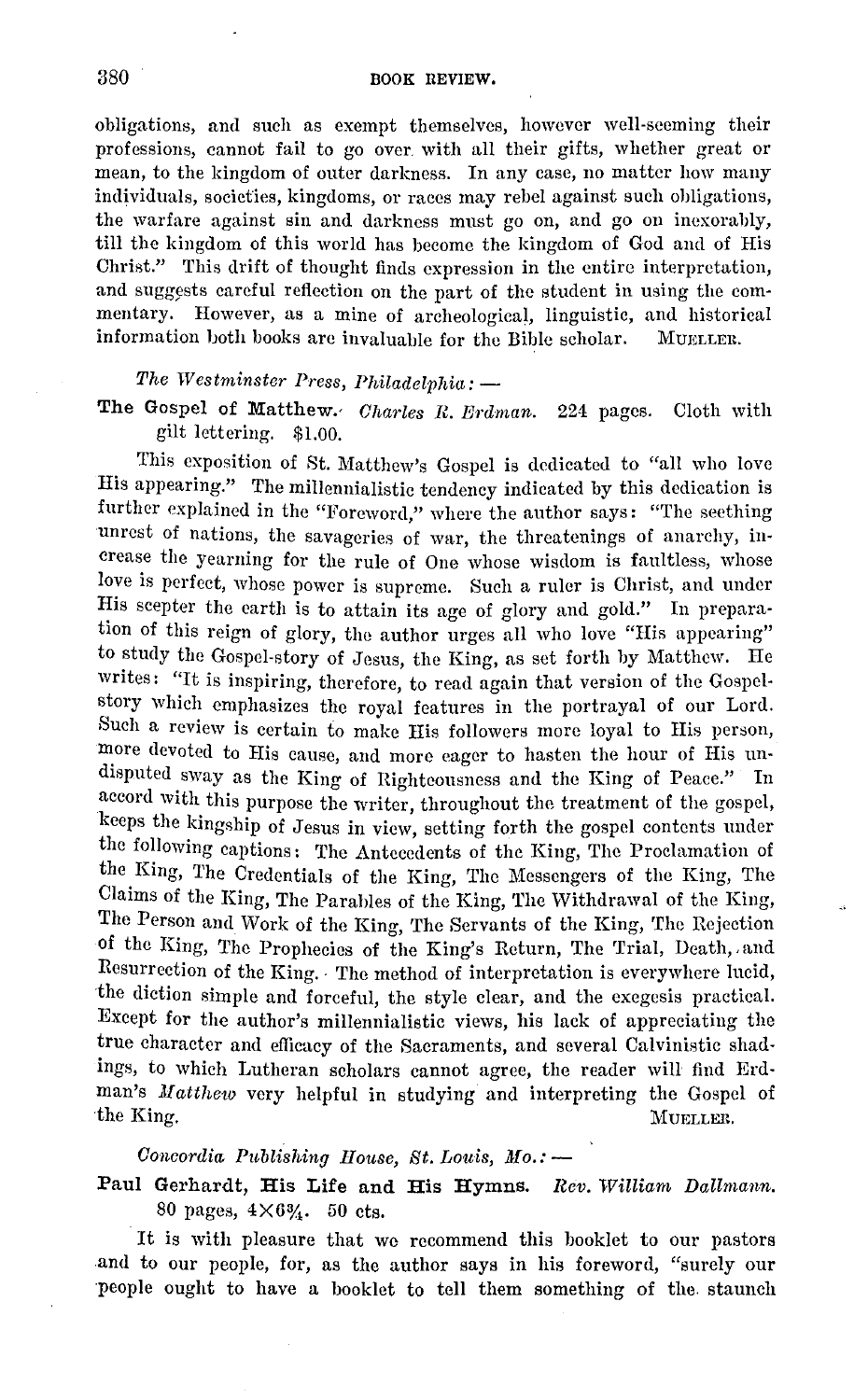Lutheran confessor whose hymns they love to sing." In eleven brief chapters the author treats the following topics: Gerhardt's Birth, Gerhardt at College, Gerhardt at the University, Gerhardt Tutor in Berlin, Gerhardt at Mittenwalde, Gerhardt Preacher in Berlin, Gerhardt and the Great Elector, Gerhardt at Luebben, Character of Gerhardt's Hymns, Ger· hardt's Hymns Widely Spread, Anecdotes.

Pastor Dallmann has developed his own peculiar style of good, pointed, terse, vigorous, and homely English. Like unto the Rector at the "Prince's School" at Grimma he has the "happy faculty of putting plain truths into plain speech." The following quotations may serve as specimens both of style and contents. In the chapter on "Gerhardt at College" Pastor Dallmann writes: "At chapel every pupil said his prayers in Greek, Latin, and German. At every meal a chapter of the Bible was read. Before every recitation the Primus of the class recited the Lord's Prayer in Greek or Latin. Latin had to be spoken to the professors and to one another, other· wise punishment was sure to follow. Hutter's Latin Compend of Theology was learned by heart.

"The boys rose at five, made their beds, swept their rooms, brushed their clothes and shoes, wore a sleeveless coat of clerical cut, and lived in cells that could not he warmed.

"The morning soup was served at 7, dinner at 10, luncheon at 2, supper at 4, the night bite at 7, and then Good Night!

"The boys were hardly ever permitted to visit in the town of about  $3.000$  people, but they made a weekly hike to the woods at Nimhschen, famous for the cloister from which Catherine von Bora, Luther's wife, escaped at Easter, 1523. This hike was first made on August 12, 1595, and since then it became a standing institution. Vacations  $-$  there were no vacations."

Speaking of "The Character of Gerhardt's Hymns," we read on page 54: "There is in Gerhardt no artificial declamation and no academic rhetoric; he sings as artlessly as the bird in the bush and talks as naturally as a cultivated gentleman, and hence many of his turns have become proverbs, the property of the people.

"Gerhardt is an ideal Lutheran poet. There is a beautiful blend of nature and grace, of creation and redemption, of earth and heaven, of time and eternity, of the bodily and the spiritual. Nothing human is foreign to him; he sings in the morning and in the evening, he sings of the weather and of travels, he sings of his home and his country, of sickness and of health, of sorrow and of joy, of holy living and of holy dying. Though he lived in the dire distress of the most terrible Thirty Years' War, and though he had much trouble in his own life, Gerhardt is never a sour and gloomy pessimist; at times he is, indeed, cast down, but ere long he looks to heaven for help, and he always ends with confident ring in his voice and happy smile on his face."

Twelve illustrations add to the value of the booklet. Members of Bible classes and young people would, no doubt, appreciate it as a Christmas gift. FRITZ.

*I*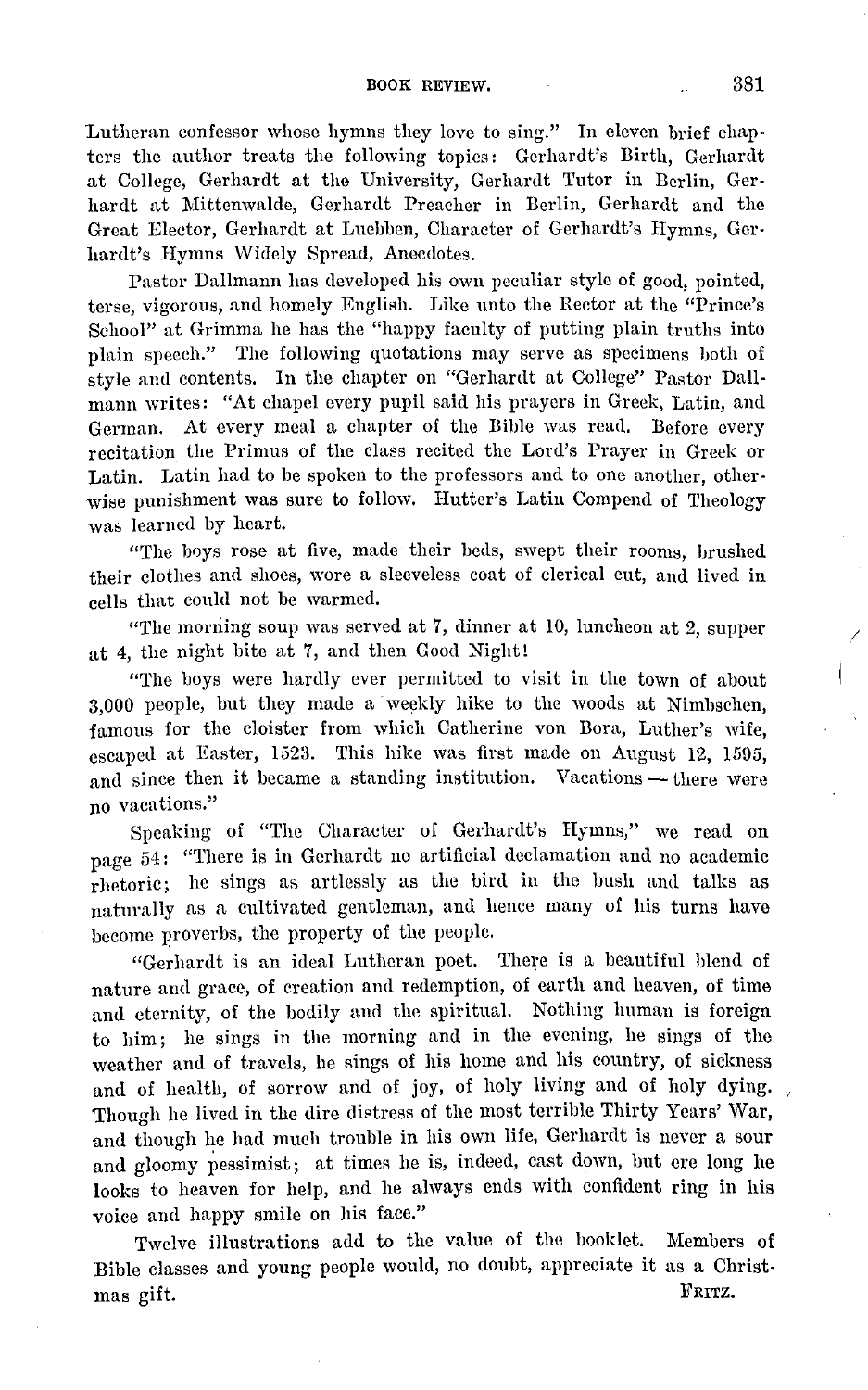Eine kleine Kraft. Festschrift zum 50jaehrigen Jubilaeum der separierten ev.-luth. St. Johannisgemeinde U. A. K. zu Planitz. Im Auftrage der Gemeinde verfasst von ihrem Pastor, *M. Willlcomm.* Mit zahlreichen Bildern. 160 pages,  $5\frac{1}{2} \times 8$ . \$1.00.

In this well-printed volume Pastor M. Willkomm tells the story of the· origin, growth, and affiictions of "an Evangelical Lutheran congregation free from the state." The book is charmingly written, contains much interesting historical information, especially where the points of contact with the Missouri Synod are treated, and is embellished with many excellent half-tone cuts.

*The Abingdon Press, 150 Fifth Avenue, Neto Yorlc,* has sent us a 74-page booklet by Roy L. Smith: Moving Pictures in the Church. 35 cts., net.

### Reading of the Bible in State Schools. 15 pages, 3X5.

This is a lecture delivered before the Lutheran Men's Club of Saginaw by Rev. Fr. Meyer. Copies may be ordered from L. A. Linn, 620 Court St., Saginaw, Mich. The arguments usually urged against the reading of the Bible in State schools are here ably set forth. It is the reviewer's conviction, however, that the grounds on which our entire argumentation is. based should receive more attention than has been accorded to them.

### *Lutheran Book Concern, Columbus, O.:*  $-$

The Lord Thy Healer. *Rev.* J. *Sheatsley.* A Book of Devotion for the Use of Pastors when Visiting the Sick. 270 pages,  $4\frac{1}{2} \times 6\frac{1}{2}$ . \$1.50. Order from Concordia Publishing House, St. Louis, Mo.

Rev. Sheatsley introduces this manual of devotion with five chapters containing practical suggestions to pastors who are ministering to the afflicted. There follow some thirty outlines of devotions with the bodily sick, about thirty with the spiritually sick, a great number of general lessons, and a few lessons suitable for the church festivals. The devotions consist of Scripture-texts, expositions of these, prayers, and sacred poetry. The size of the volume is just right for the coat pocket.

#### The Sunday-school Times Company, Philadelphia: -

Light on the Old Testament from Babel. Albert T. Clay, Ph. D. Fourth Edition. 1015. 438 pages, 6X9. \$3.00.

Dr. Clay is assistant professor of Semitic Philology and Archeology and assistant curator of the Babylonian Section in the Department of Archeology, University of Pennsylvania. He has done a considerable amount of original research in the excavations conducted by the University of Pennsylvania and is one of the most learned students of Assyriology in our day. He is a Lutheran.

Light on the Old Testament from Babel treats in fifteen chapters those discoveries in the field of cuneiform research which are of especial importance to the Bible-student. Dr. Clay discusses the Babylonian Creation and Deluge stories, the Tower of Babel, the Code of Hammurabi, the name Jehovah in cuneiform literature, and many topics of interest suggested by his general subject. As distinguished from the radical critics, Dr. Clay ac-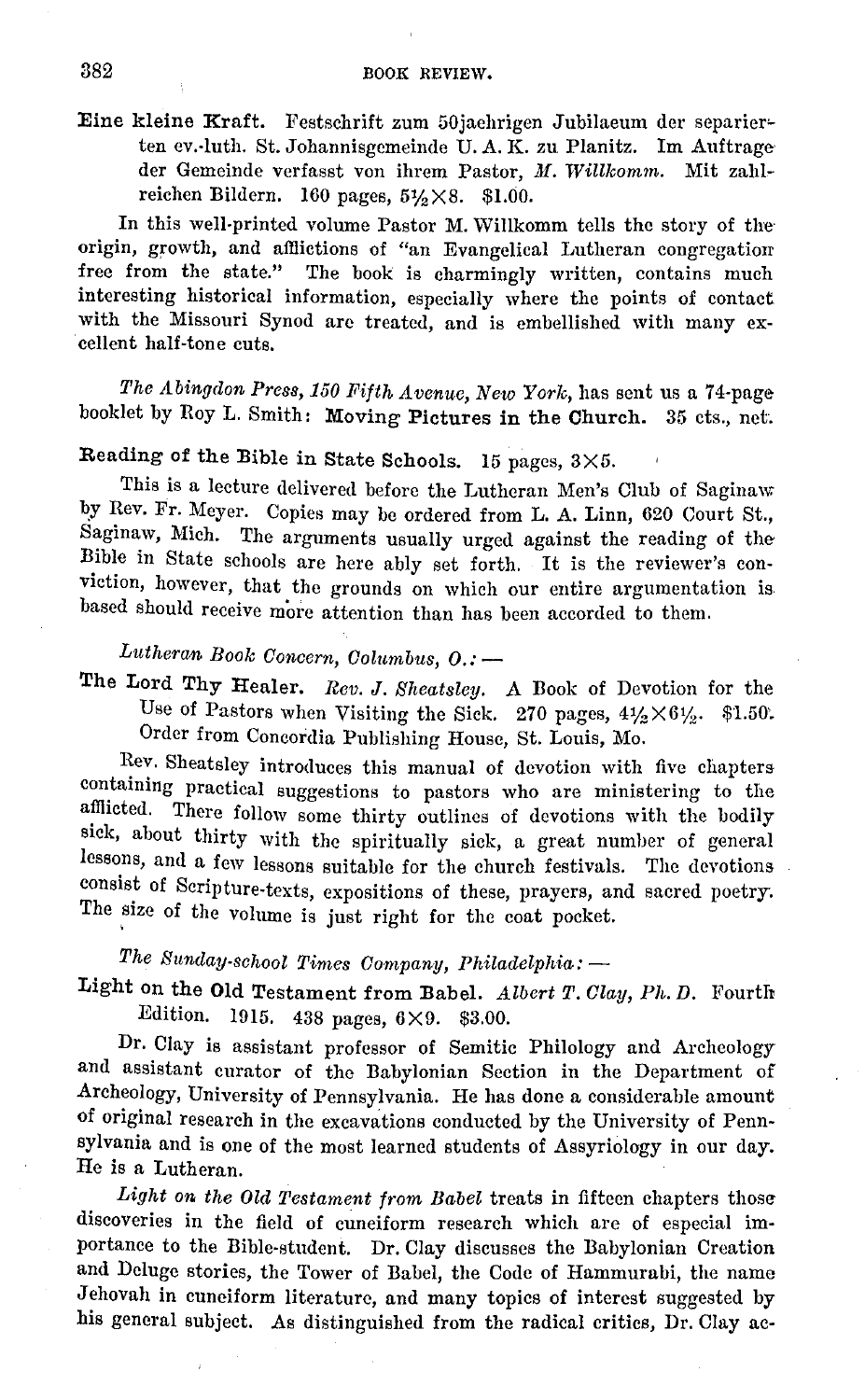#### BOOK REVIEW. 383

eepts the historicity of the patriarch stories, Abraham being to him a true person. Regarding the corroborative evidence of recent archcological discovery, he says: "Episodes which have been affirmed to belong wholly to the realm of fiction, or which have been regarded as mythical or legendary in character, are now proved to he historical, beyond doubt." "It must he a source of gratification to many to know that the ruin-hills of the past have yielded so many things to prove that much which the skeptic and the negative critic have declared to he fiction is veritable history." "Weighing carefully the position taken by the critics in the light of what has been revealed through the decipherment of the cuneiform inscriptions, we find that the very foundations upon which their theories rest, with reference to the points that could he tested, totally disappear. The truth is that, wherever any light has been thrown upon the subject through the excavations, their hypotheses have invariably been found wanting." Regarding the positive results of archeological scholarship with reference to our knowledge of the Bible he says: "Episodes, passages, words, receive new meanings. Acquaintance with the religious institutions of the nations with whom Israel came in contact has offered a better understanding of Israel's religion; and incidentally many questions, as, for example, their besetting sin - proneness to idolatry - receive new light. In short, the study of the life and customs of these foreign peoples shows certain influences that were felt in Israel; and with this increased knowledge we naturally gain a more intelligent understanding of the Old Testament."

The volume is illustrated with a large number of fine half-tone reproductions of photographs and is beautifully printed on a very high quality of paper.

*The Methodist Book Concern, New York:*  $-$ 

The New Testament Epistles Hebrews, James, First Peter, Second Peter, Jude. D. A. *Hayes.* 266 pages,  $5\frac{1}{2} \times 8\frac{1}{2}$ . \$2.50.

Dr. Hayes is professor of New Testament Interpretation in Garrett Biblical Institute at Evanston. He has given us previously *Paul and His Epistles and John and His Writings*, two notable works which combine sound scholarship with a reverential spirit and belief in Christian fundamentals. In the present volume, seventy pages are given to Hebrews, forty to James, sixty to First Peter, forty to Second Peter, and twenty to Jude. Rayes discusses very fully the question of authorship. He marshals the various solutions proposed for Hebrews and inclines to the belief that Apollos probably is the author. In James. the apparent difference between this epistle and Paul in the doctrine of justification is ably treated, although the author's conclusion is not new to Lutheran theologians. Second Peter the author regards as so much inferior to First Peter and bearing so many marks of different authorship that he declares very emphatically against its canonicity. His reasoning is not quite satisfactory on this point. In the main the author appears to adhere to the Christian system of belief. The freedom of classroom style crops out, sometimes betraying the author into paradox and hyperbole. Looking aside from such minor blemishes, Professor Hayes's book should be welcomed as a scholarly introduction to these epistles. It is a very readable book. *.I*